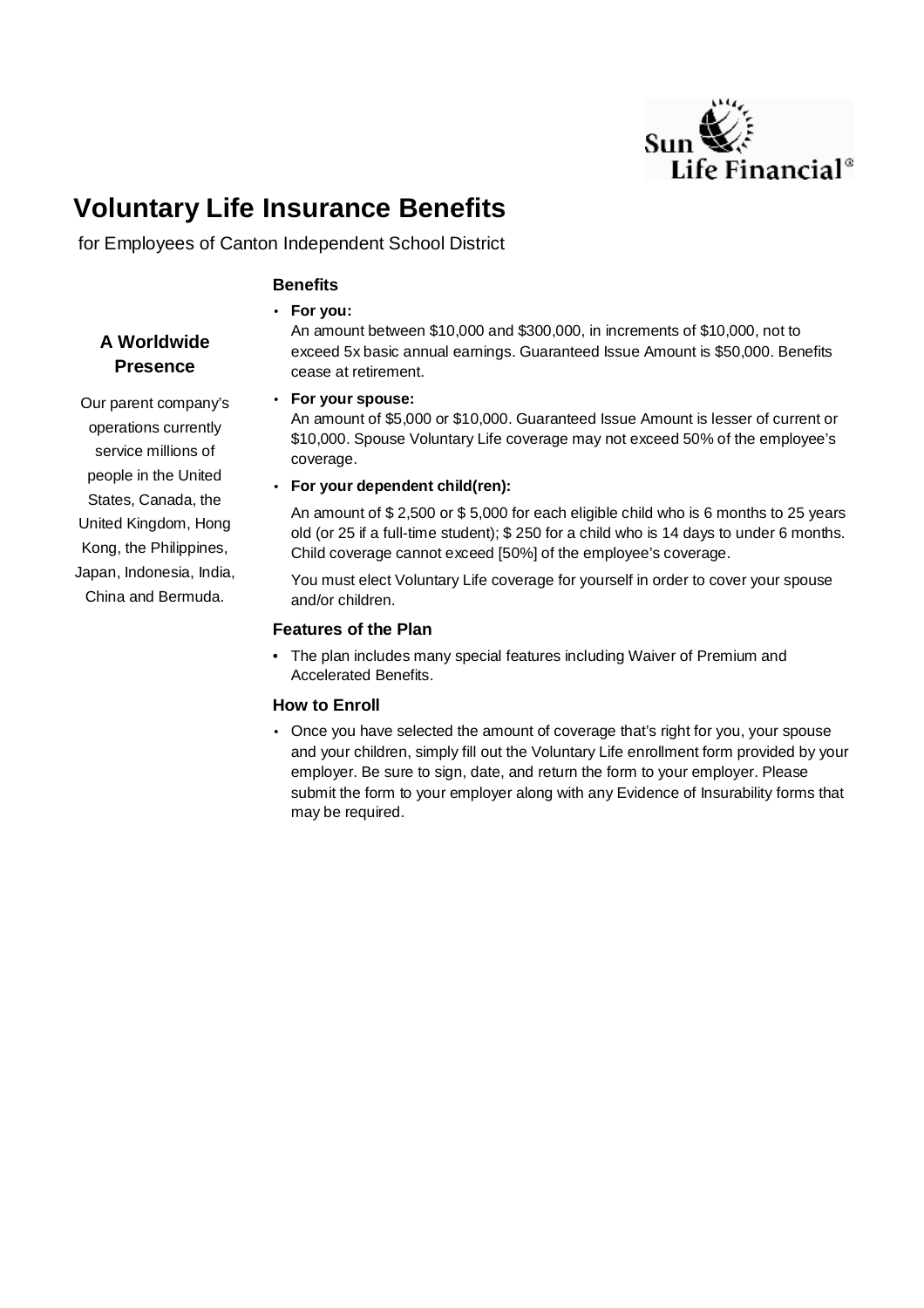# **About Evidence of Insurability**

- Evidence of Insurability also called "proof of good health" is required if:
	- You decline coverage during your initial eligibility period and then want coverage at a later date; or
	- You apply for Voluntary Life in excess of the Guaranteed Issue Amount.
- All late entrants and increases require Evidence of Insurability.

Your employer will advise you if you need to submit an Evidence of Insurability application. If so, Sun Life Financial may arrange for you to take a medical exam (at our expense) and/or complete a questionnaire. Coverage will not go into effect until Sun Life Financial approves the application.

| <b>Employee</b>        |                                         | <b>Spouse</b>          |                                         |                          | Child(ren)                              |  |
|------------------------|-----------------------------------------|------------------------|-----------------------------------------|--------------------------|-----------------------------------------|--|
| Age                    | Monthly cost per<br>\$1,000 of coverage | Age                    | Monthly cost per<br>\$1,000 of coverage |                          | Monthly cost per \$1,000<br>of coverage |  |
| Under 25<br>$25 - 29$  | \$.053                                  | Under 25<br>$25 - 29$  | \$.087                                  |                          |                                         |  |
| $30 - 34$              | \$.064<br>\$.085                        | $30 - 34$              | \$.104<br>\$.139                        |                          |                                         |  |
| $35 - 39$              | \$.096                                  | $35 - 39$              | \$.156                                  | All eligible<br>children | \$.286                                  |  |
| $40 - 44$<br>$45 - 49$ | \$.106<br>\$.159                        | $40 - 44$<br>$45 - 49$ | \$.174<br>\$.261                        |                          |                                         |  |
| $50 - 54$              | \$.244                                  | $50 - 54$              | \$.400                                  |                          |                                         |  |
| $55 - 59$              | \$.457                                  | $55 - 59$              | \$.748                                  |                          |                                         |  |
| $60 - 64$              | \$.701                                  | $60 - 64$              | \$1.147                                 |                          |                                         |  |
| $65 - 69$              | \$1.350                                 | $65 - 69$              | \$2.208                                 |                          |                                         |  |
| $70 +$                 | \$2.189                                 |                        |                                         |                          |                                         |  |

**Voluntary Life Rates** 

\*These are the rates in effect for September 1, 2012

### **Cost to You**

• You are responsible for paying the cost of voluntary Life coverage through payroll deduction. Calculate your cost by dividing your amount of voluntary life insurance by 1000 and multiplying the result by the appropriate rate above. Follow the example below to determine your monthly cost.

| Example amount<br>of insurance | Divided by 1000 | Multiplied by rate | Example cost* |                        |
|--------------------------------|-----------------|--------------------|---------------|------------------------|
| \$25000                        | / 1000 = 25     | x\$0.05            | \$1.25        |                        |
| Your volume of<br>insurance    | Divided by 1000 | Multiplied by rate | Your cost*    | Cost per pay<br>period |
|                                | $/ 1000 =$ [    | x \$I              | \$.           |                        |

\*Contact your employer to confirm the portion of the cost for which you will be responsible.